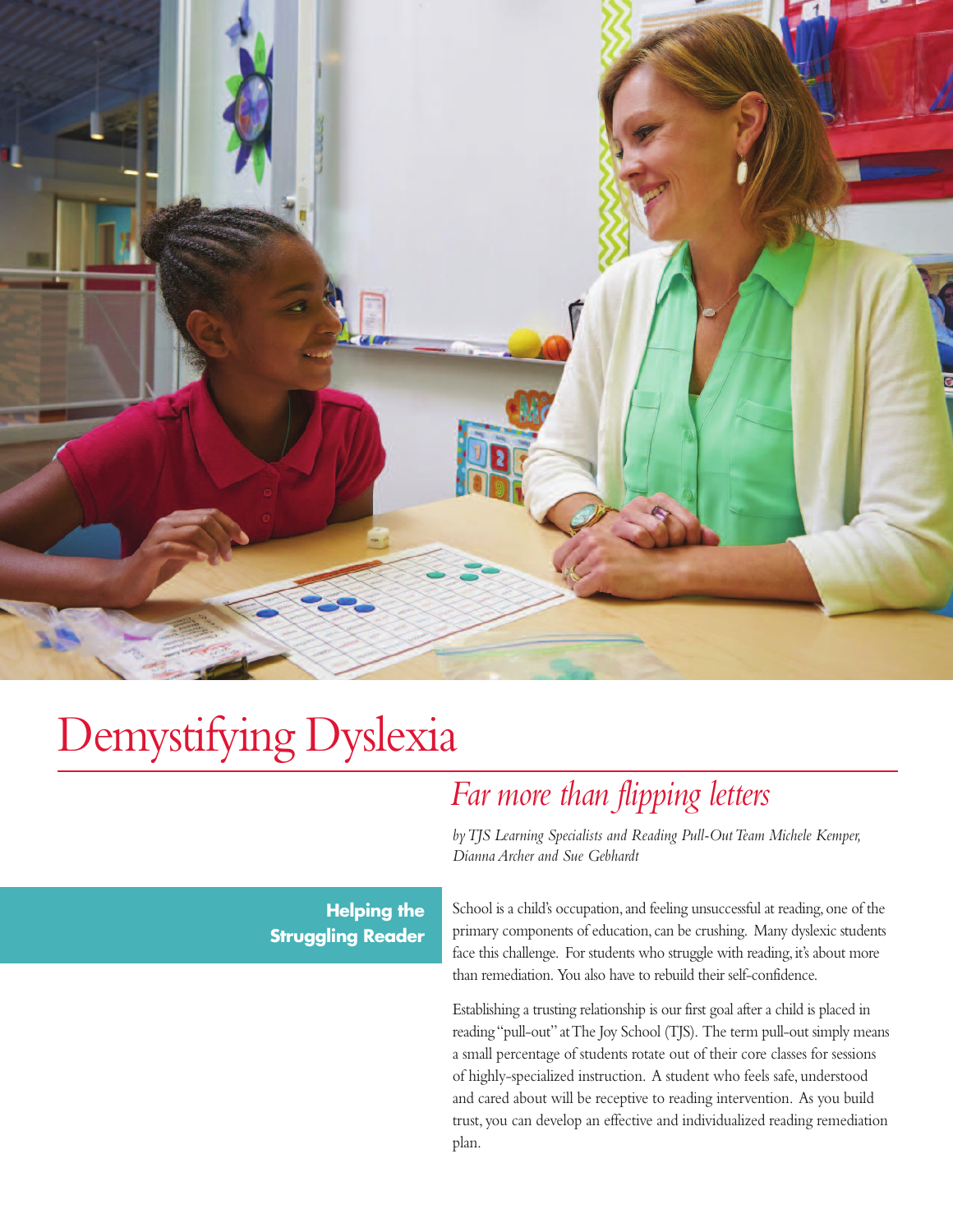## **Components of Reading Success**

Reading has three main components: decoding, fluency and comprehension. A student without all three will have a difficult time reading.

**Decoding** is the ability to use visual, syntactic or semantic cues to derive meaning from words and sentences and involves the following skills: selective attention, phonemic awareness, phonological processing and alphabetic knowledge.

**Fluency** is defined as the ability to read with speed, accuracy and proper expression and involves visual scanning, rapid orthography (word recognition), sustained attention and motivation.

**Comprehension**, in reading, is defined as the ability to derive meaning from a body of text.It is a complex system involving language development,working memory, executive functioning and capturing the interest of the reader.

#### **Other factors**

Another crucial reading skill is **print tracking**. The function of print tracking, reading from left to right and top to bottom, is often not natural for dyslexic readers. Their eyes may jump over lines or words,making it difficult to continue reading. Students who struggle with print tracking need strategies to help make tracking an automatic behavior.

It is also important to understand that 25% of English words are non-phonetic,or words that don't look the way they sound. There are over 1,100 ways to represent our 44 sounds. Therefore, it is imperative to develop **orthography**, the ability to automatically and effortlessly recognize words in print based on their spatial and visual form.

Understanding the three components of reading can help you identify where students struggle as well as which subtype of dyslexia they have.From here, you can outline a remediation plan.

*Continued on page 10*



*"While I'm reading, I must sell myself a bill of goods to convince myself that what I'm reading is so fascinating and valuable… so compelling that it's worth the effort. This is an act of self-discipline, fortitude and concentration that ultimately will benefit me."*

*– Philip Schultz, Dyslexic Author*